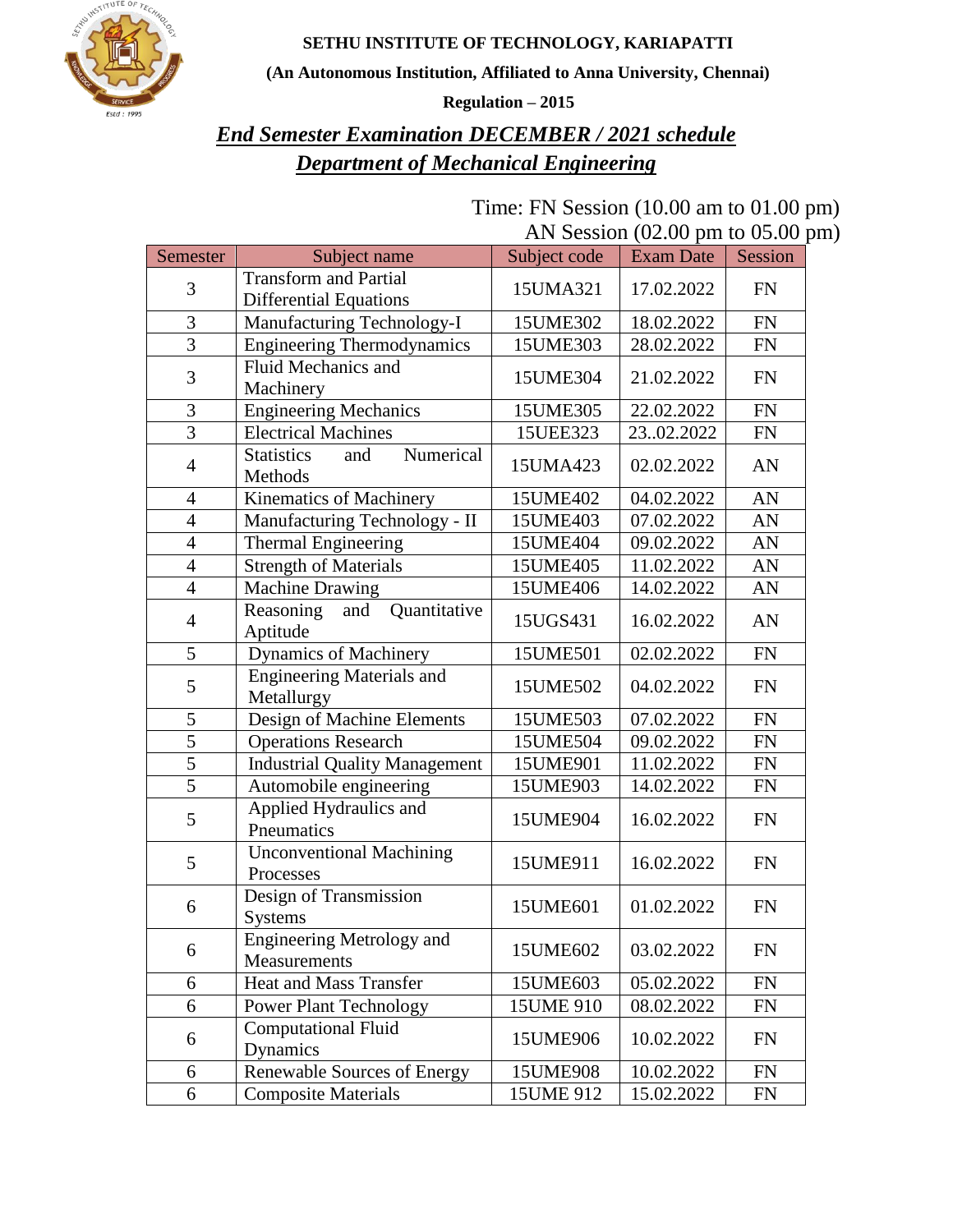|   | Project Management and<br>Finance        | 15UME701 | 01.02.2022 | AN        |
|---|------------------------------------------|----------|------------|-----------|
|   | <b>Finite Element Analysis</b>           | 15UME702 | 03.02.2022 | AN        |
|   | Mechatronics                             | 15UME703 | 05.02.2022 | AN        |
| 7 | <b>Smart Manufacturing</b>               | 15UGM951 | 08.02.2022 | AN        |
| 7 | Automation in Agriculture<br>Engineering | 15UGM952 | 08.02.2022 | AN        |
|   | <b>Professional Ethics</b>               | 15UME801 | 24.02.2022 | <b>FN</b> |
|   | Maintenance Engineering                  | 15UME919 | 24.02.2022 | AN        |

### *Department of Civil Engineering*

|                |                                                                     |              |                  | Sessio      |
|----------------|---------------------------------------------------------------------|--------------|------------------|-------------|
| Semester       | Subject name                                                        | Subject code | <b>Exam Date</b> | $\mathbf n$ |
| 3              | <b>Transforms and Partial</b><br><b>Differential Equations</b>      | 15UMA321     | 17.02.2022       | <b>FN</b>   |
| 3              | <b>Engineering Geology and</b><br><b>Construction Materials</b>     | 15UCE302     | 18.02.2022       | <b>FN</b>   |
| 3              | Mechanics of Solids - I                                             | 15UCE303     | 28.02.2022       | ${\rm FN}$  |
| 3              | Highway and Railway<br>Engineering                                  | 15UCE304     | 21.02.2022       | <b>FN</b>   |
| 3              | <b>Fluid Mechanics</b>                                              | 15UCE305     | 22.02.2022       | ${\rm FN}$  |
| $\overline{3}$ | Surveying                                                           | 15UCE306     | 2302.2022        | ${\rm FN}$  |
| $\overline{4}$ | <b>Numerical Methods</b>                                            | 15UMA422     | 02.02.2022       | AN          |
| $\overline{4}$ | <b>Construction Techniques,</b><br><b>Equipment's and Practices</b> | 15UCE402     | 04.02.2022       | AN          |
| $\overline{4}$ | Mechanics of Solids - II                                            | 15UCE403     | 07.02.2022       | AN          |
| $\overline{4}$ | Water Resources and Irrigation<br>Engineering                       | 15UCE404     | 09.02.2022       | AN          |
| $\overline{4}$ | <b>Soil Mechanics</b>                                               | 15UCE405     | 11.02.2022       | AN          |
| $\overline{4}$ | Applied Hydraulic Engineering                                       | 15UCE406     | 14.02.2022       | AN          |
| $\overline{4}$ | Quantitative<br>Reasoning<br>and<br>Aptitude                        | 15UGS431     | 16.02.2022       | AN          |
| 5              | Structural Analysis - I                                             | 15UCE501     | 02.02.2022       | ${\rm FN}$  |
| 5              | <b>Foundation Engineering</b>                                       | 15UCE502     | 04.02.2022       | FN          |
| 5              | Design of Reinforced Concrete<br>Elements                           | 15UCE503     | 07.02.2022       | FN          |
| 5              | <b>Environmental Engineering</b>                                    | 15UCE504     | 09.02.2022       | <b>FN</b>   |
| $\overline{5}$ | Hydrology                                                           | 15UCE901     | 11.02.2022       | FN          |
| 6              | Structural Analysis - II                                            | 15UCE601     | 01.02.2022       | FN          |
| 6              | <b>Construction Management and</b><br>Finance                       | 15UCE602     | 03.02.2022       | FN          |
| 6              | Design of Steel Structures                                          | 15UCE603     | 05.02.2022       | <b>FN</b>   |
| 6              | <b>Concrete Technology</b>                                          | 15UCE902     | 08.02.2022       | <b>FN</b>   |
| 6              | <b>Transportation Planning and</b><br><b>Systems</b>                | 15UCE925     | 10.02.2022       | <b>FN</b>   |
| 6              | <b>Air Pollution Management</b>                                     | 15UCE911     | 15.02.2022       | FN          |
| 6              | <b>Pre-stressed Concrete</b>                                        | 15UCE923     | 15.02.2022       | <b>FN</b>   |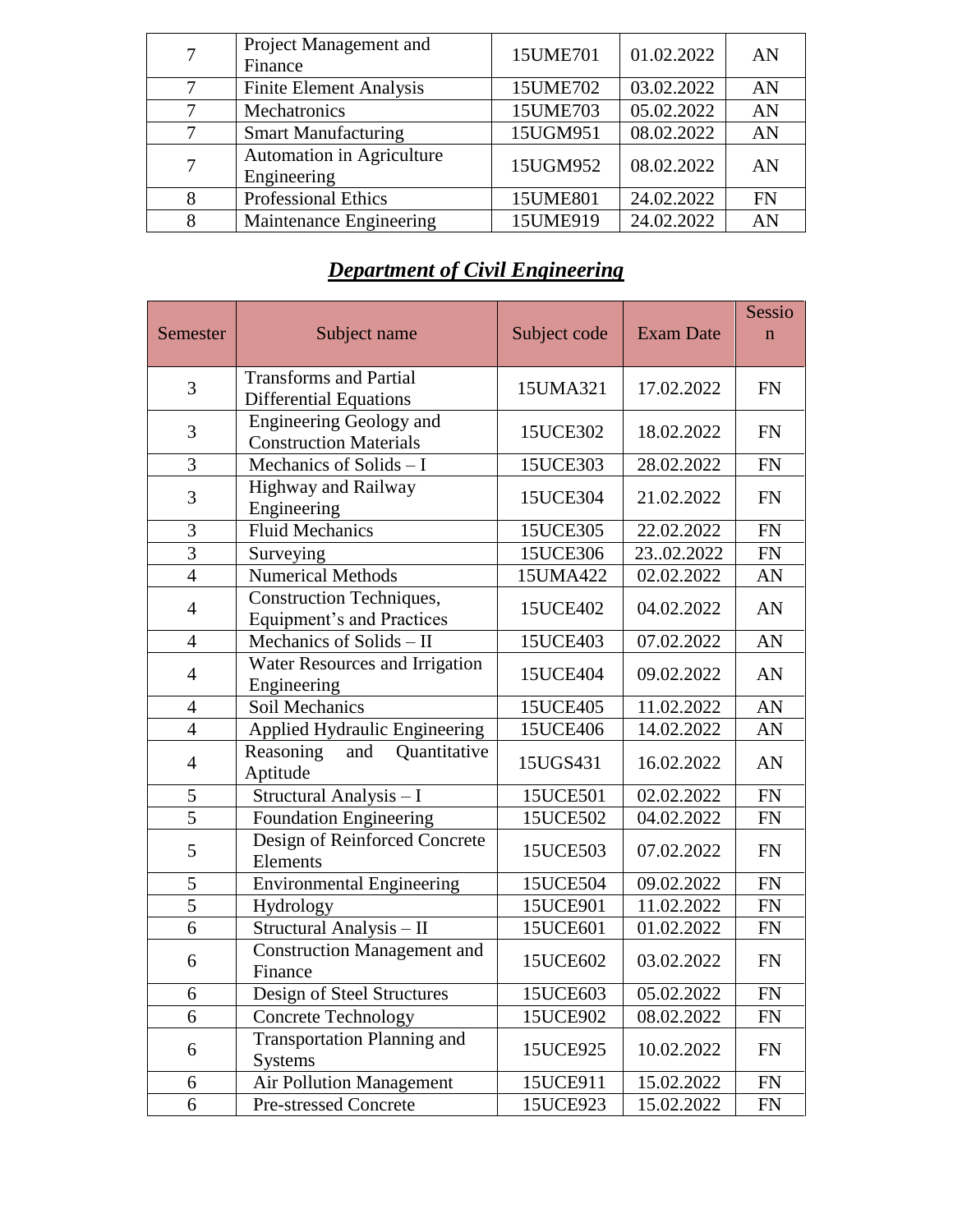|   | <b>Structures</b>                                             |          |            |           |
|---|---------------------------------------------------------------|----------|------------|-----------|
| 7 | Design of Reinforced Concrete<br>and Brick Masonry Structures | 15UCE701 | 01.02.2022 | AN        |
| 7 | Estimation, Costing and<br><b>Valuation Engineering</b>       | 15UCE702 | 03.02.2022 | AN        |
| 7 | Dynamics and<br>Structural<br><b>Earthquake Engineering</b>   | 15UCE703 | 05.02.2022 | AN        |
| 7 | <b>Waste to Energy</b><br>Conversion                          | 15UGM955 | 08.02.2022 | AN        |
| 7 | Design of Pre-stressed<br><b>Concrete Structures</b>          | 19PSE521 | 14.02.2022 | <b>FN</b> |
| 7 | <b>Smart Buildings</b>                                        | 15UGM954 | 08.02.2022 | AN        |
| 7 | Town Planning and<br>Architecture                             | 15UCE904 | 10.02.2022 | AN        |
| 7 | Traffic Engineering and<br>Management                         | 15UCE905 | 10.02.2022 | AN        |
| 8 | <b>Professional Ethics</b>                                    | 15UME801 | 24.02.2022 | <b>FN</b> |
| 8 | <b>Professional Elective</b>                                  |          | 24.02.2022 | AN        |

## *Department of Electronics and communication Engineering*

| Semester       | Subject name                                                         | Subject code | <b>Exam Date</b> | Session   |
|----------------|----------------------------------------------------------------------|--------------|------------------|-----------|
| 3              | <b>Transforms</b><br>Partial<br>and<br><b>Differential Equations</b> | 15UMA321     | 17.02.2022       | <b>FN</b> |
| 3              | Digital Electronics and Design                                       | 15UEC302     | 18.02.2022       | <b>FN</b> |
| $\overline{3}$ | Circuit Theory                                                       | 15UEC303     | 28.02.2022       | <b>FN</b> |
| $\overline{3}$ | <b>Electronic Circuits</b>                                           | 15UEC304     | 21.02.2022       | <b>FN</b> |
| $\overline{3}$ | Analog Communication                                                 | 15UEC305     | 22.02.2022       | <b>FN</b> |
| 3              | Data Structures and Algorithm<br>Analysis                            | 15UIT326     | 2302.2022        | <b>FN</b> |
| $\overline{4}$ | Probability<br>Random<br>and<br>Processes                            | 15UMA424     | 02.02.2022       | AN        |
| $\overline{4}$ | <b>Analog Circuits</b>                                               | 15UEC402     | 04.02.2022       | AN        |
| $\overline{4}$ | <b>Electromagnetic Fields</b>                                        | 15UEC403     | 07.02.2022       | AN        |
| $\overline{4}$ | <b>Signals and Systems</b>                                           | 15UEC404     | 09.02.2022       | AN        |
| $\overline{4}$ | Digital Communication                                                | 15UEC405     | 11.02.2022       | AN        |
| $\overline{4}$ | Electrical<br>Principles<br>of<br><b>Machines</b>                    | 15UEE426     | 14.02.2022       | AN        |
| $\overline{4}$ | Quantitative<br>and<br>Reasoning<br>Aptitude                         | 15UGS431     | 16.02.2022       | AN        |
| 5              | <b>Digital Signal Processing</b>                                     | 15UEC501     | 02.02.2022       | <b>FN</b> |
| 5              | <b>Transmission Lines and</b><br>Waveguides                          | 15UEC502     | 04.02.2022       | <b>FN</b> |
| 5              | Microprocessors,<br>Microcontrollers and<br>Applications             | 15UEC503     | 07.02.2022       | <b>FN</b> |
| 5              | Data Communication and<br><b>Networks</b>                            | 15UEC504     | 09.02.2022       | <b>FN</b> |
| 5              | Multimedia Compression and                                           | 15UEC910     | 11.02.2022       | <b>FN</b> |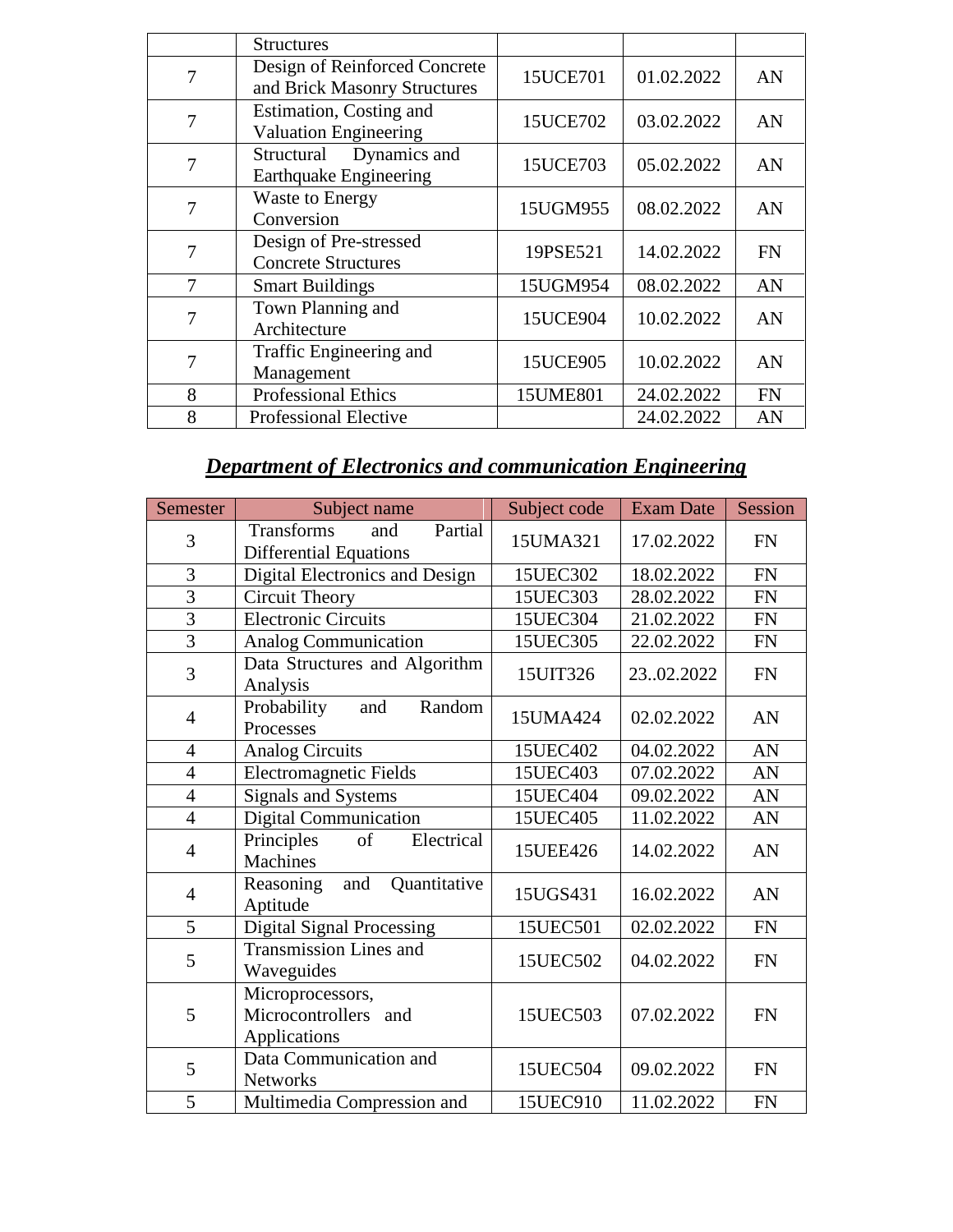|                | Communication                                       |          |            |           |
|----------------|-----------------------------------------------------|----------|------------|-----------|
| 5              | Television and Video<br>Engineering                 | 15UEC911 | 14.02.2022 | <b>FN</b> |
| 6              | <b>Wireless Communication</b><br>Systems            | 15UEC601 | 16.02.2022 | <b>FN</b> |
| 6              | Antenna and Wave Propagation                        | 15UEC602 | 03.02.2022 | <b>FN</b> |
| 6              | <b>VLSI</b> Design                                  | 15UEC603 | 05.02.2022 | <b>FN</b> |
| 6              | High speed networks                                 | 15UEC907 | 08.02.2022 | <b>FN</b> |
| 6              | <b>Digital Image Processing</b>                     | 15UEC909 | 10.02.2022 | <b>FN</b> |
| 6              | Wireless network and<br>standards                   | 15UEC913 | 10.02.2022 | <b>FN</b> |
| 6              | <b>Medical Electronics</b>                          | 15UEC922 | 15.02.2022 | <b>FN</b> |
| 6              | Embedded and real time<br>systems                   | 15UEC921 | 15.02.2022 | <b>FN</b> |
| 6              | <b>Linear Control Engineering</b>                   | 15UEC904 | 15.02.2022 | <b>FN</b> |
| 7              | Project Management and<br>Finance                   | 15UME701 | 01.02.2022 | AN        |
| $\overline{7}$ | <b>Optical Communication and</b><br><b>Networks</b> | 15UEC702 | 03.02.2022 | AN        |
| $\overline{7}$ | Microwave Engineering                               | 15UEC703 | 05.02.2022 | AN        |
| 7              | Artificial intelligence and<br>machine learning     | 15UEC924 | 08.02.2022 | AN        |
| 7              | Mobile Ad-Hoc Network                               | 15UEC902 | 08.02.2022 | AN        |
| 7              | Nano electronics                                    | 15UEC919 | 08.02.2022 | AN        |
| $\overline{7}$ | <b>High Speed Networks</b>                          | 15UEC907 | 08.02.2022 | AN        |
| 8              | <b>Professional Ethics</b>                          | 15UME801 | 24.02.2022 | <b>FN</b> |
| 8              | Professional Elective                               |          | 24.02.2022 | AN        |

# *Department of Electrical and Electronics Engineering*

| Semester       | Subject name                                                  | Subject code | <b>Exam Date</b> | Session   |
|----------------|---------------------------------------------------------------|--------------|------------------|-----------|
| 3              | <b>Transform and Partial</b><br><b>Differential Equations</b> | 15UMA321     | 17.02.2022       | <b>FN</b> |
| 3              | DC Machines and<br><b>Transformers</b>                        | 15UEE302     | 18.02.2022       | <b>FN</b> |
| 3              | <b>Field Theory</b>                                           | 15UEE303     | 28.02.2022       | <b>FN</b> |
| 3              | <b>Power System Generation</b>                                | 15UEE304     | 21.02.2022       | <b>FN</b> |
| 3              | Semiconductor Devices and<br>Circuits                         | 15UEE305     | 22.02.2022       | <b>FN</b> |
| 3              | Digital Logic Circuits                                        | 15UEE306     | 2302.2022        | <b>FN</b> |
| 4              | <b>Numerical Methods</b>                                      | 15UMA422     | 02.02.2022       | AN        |
| 4              | <b>AC</b> Machines                                            | 15UEE402     | 04.02.2022       | AN        |
| 4              | <b>Control Systems</b>                                        | 15UEE403     | 07.02.2022       | AN        |
| $\overline{4}$ | Transmission and<br>Distribution                              | 15UEE404     | 09.02.2022       | AN        |
| $\overline{4}$ | <b>Analog Integrated Circuits</b>                             | 15UEE405     | 11.02.2022       | AN        |
| 4              | <b>Electrical Measurements and</b><br>Instrumentation         | 15UEE406     | 14.02.2022       | AN        |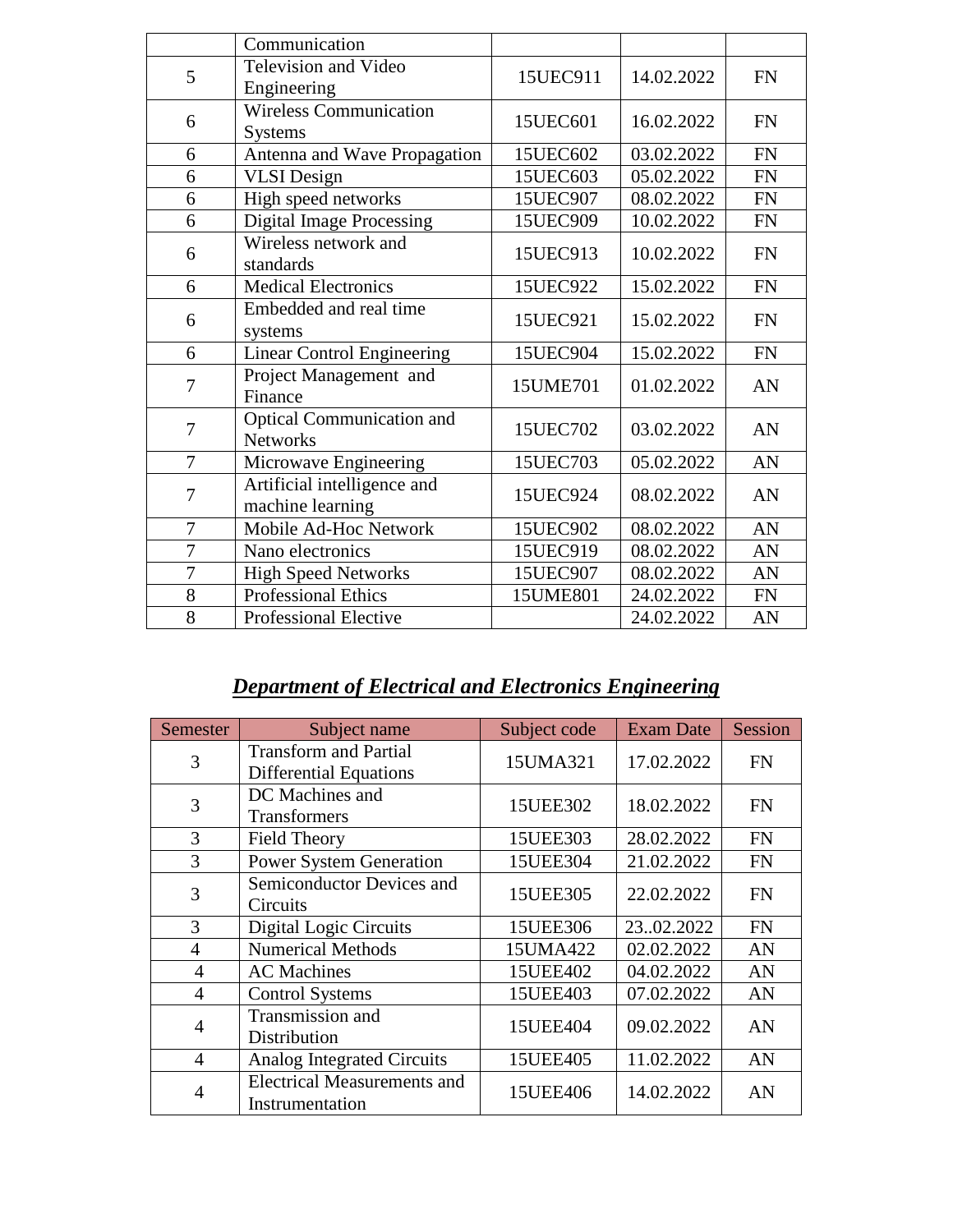| $\overline{4}$ | Reasoning and Quantitative         |          | 16.02.2022 | AN         |
|----------------|------------------------------------|----------|------------|------------|
|                | Aptitude                           | 15UGS431 |            |            |
| 5              | <b>Power Electronics</b>           | 15UEE501 | 02.02.2022 | FN         |
| $\overline{5}$ | <b>Power System Analysis</b>       | 15UEE502 | 04.02.2022 | FN         |
|                | Microprocessors and                |          |            |            |
| 5              | Microcontroller                    | 15UEE503 | 07.02.2022 | <b>FN</b>  |
|                | Programming                        |          |            |            |
| 5              | <b>Electrical Machine Design</b>   | 15UEE504 | 09.02.2022 | <b>FN</b>  |
| $\overline{5}$ | <b>High Voltage Engineering</b>    | 15UEE903 | 11.02.2022 | <b>FN</b>  |
|                | Erection, Testing and              |          |            |            |
| 5              | <b>Commissioning of Electrical</b> | 15UEE925 | 14.02.2022 | <b>FN</b>  |
|                | Equipments                         |          |            |            |
| 5              | Energy audit                       | 15UEE924 | 16.02.2022 | <b>FN</b>  |
| 6              | <b>Advanced Electric Drives</b>    | 15UEE601 | 01.02.2022 | <b>FN</b>  |
|                | and Control                        |          |            |            |
| 6              | Protection and Switch Gear         | 15UEE602 | 03.02.2022 | <b>FN</b>  |
| 6              | <b>Signal Processing</b>           | 15UEC621 | 05.02.2022 | <b>FN</b>  |
| 6              | <b>Special Electrical Machines</b> | 15UEE906 | 08.02.2022 | FN         |
| 6              | PLC and SCADA                      | 15UEE926 | 10.02.2022 | <b>FN</b>  |
|                | Applications                       |          |            |            |
| 6              | <b>VLSI</b> Design and             | 15UEE910 | 15.02.2022 | <b>FN</b>  |
|                | Architecture                       |          |            |            |
| $\overline{7}$ | Project Management &               | 15UME701 | 01.02.2022 | AN         |
|                | Finance                            |          |            |            |
| $\overline{7}$ | Power System Operation and         | 15UEE702 | 03.02.2022 | AN         |
|                | Control                            |          |            |            |
| $\overline{7}$ | <b>Electric Energy Utilization</b> | 15UEE703 | 05.02.2022 | AN         |
| $\overline{7}$ | <b>Embedded Systems</b>            | 15UEE916 | 08.02.2022 | AN         |
| 7              | Neural Network and Fuzzy           | 15UEE915 | 10.02.2022 | AN         |
|                | <b>Systems</b>                     |          |            |            |
| $\overline{7}$ | <b>Power Quality</b>               | 15UEE918 | 10.02.2022 | AN         |
| 8              | Professional Ethics                | 15UME801 | 24.02.2022 | ${\rm FN}$ |
| 8              | <b>Professional Elective</b>       |          | 24.02.2022 | AN         |

# *Department of Computer Science and Engineering*

| Semester       | Subject name                                     | Subject code | <b>Exam Date</b> | Session   |
|----------------|--------------------------------------------------|--------------|------------------|-----------|
| 3              | Probability, Statistics and<br>Queuing Systems   | 15UMA322     | 17.02.2022       | <b>FN</b> |
| 3              | Data Structures                                  | 15UCS302     | 18.02.2022       | <b>FN</b> |
| 3              | Computer Organization and<br>Architecture        | 15UCS303     | 28.02.2022       | <b>FN</b> |
| 3              | <b>Object Oriented Programming</b><br>with $C++$ | 15UCS304     | 21.02.2022       | <b>FN</b> |
| 3              | <b>Operating Systems</b>                         | 15UIT305     | 22.02.2022       | <b>FN</b> |
| 3              | Database System Concepts                         | 15UCS306     | 2302.2022        | <b>FN</b> |
| $\overline{4}$ | <b>Discrete Mathematics</b>                      | 15UMA421     | 02.02.2022       | AN        |
| $\overline{4}$ | Java Programming                                 | 15UCS402     | 04.02.2022       | AN        |
| 4              | Design and Analysis of                           | 15UCS403     | 07.02.2022       | AN        |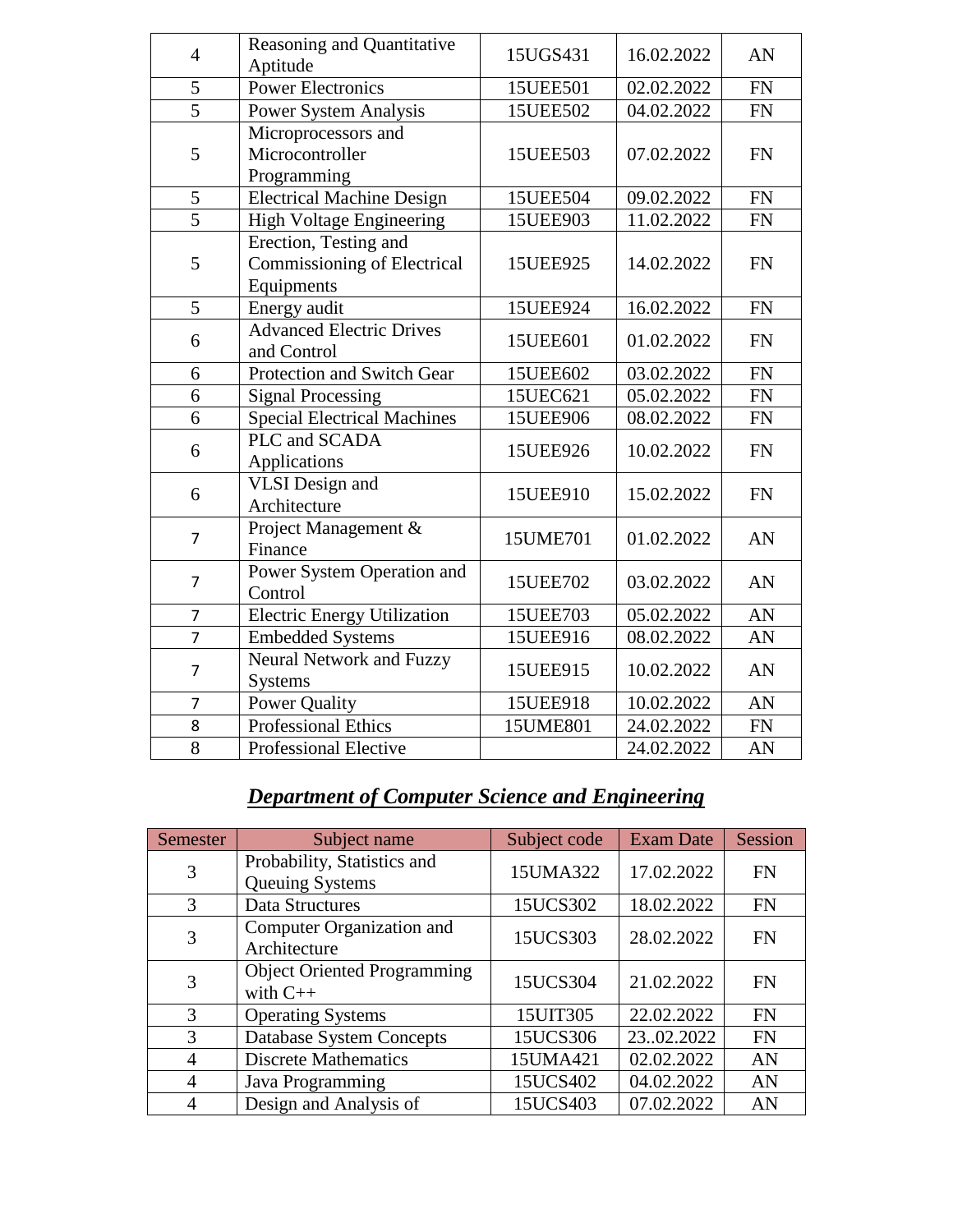|                | Algorithms                         |          |            |           |
|----------------|------------------------------------|----------|------------|-----------|
|                |                                    |          |            |           |
| $\overline{4}$ | <b>Computer Communication and</b>  | 15UCS404 | 09.02.2022 | AN        |
|                | <b>Networks</b>                    |          |            |           |
| $\overline{4}$ | <b>Software Engineering</b>        | 15UCS405 | 11.02.2022 | AN        |
| $\overline{4}$ | Microprocessors and                | 15UEC426 | 14.02.2022 | AN        |
|                | Microcontrollers                   |          |            |           |
| $\overline{4}$ | Reasoning<br>Quantitative<br>and   | 15UGS431 | 16.02.2022 | AN        |
|                | Aptitude                           |          |            |           |
| 5              | Internet and Web Technology        | 15UCS501 | 02.02.2022 | <b>FN</b> |
|                | (Common to CSE & IT)               |          |            |           |
| 5              | Object Oriented Analysis and       | 15UCS502 | 04.02.2022 | <b>FN</b> |
|                | Design                             |          |            |           |
| 5              | Graphics and Multimedia            | 15UIT503 | 07.02.2022 | <b>FN</b> |
|                | (Common to CSE & IT)               |          |            |           |
| 5              | Theory of Computation              | 15UCS504 | 09.02.2022 | <b>FN</b> |
| $\overline{5}$ | <b>Fuzzy Logic</b>                 | 15UCS923 | 11.02.2022 | <b>FN</b> |
| 5              | Mobile Computing                   | 15UCS924 | 14.02.2022 | <b>FN</b> |
| $\overline{5}$ | E learning techniques              | 15UCS921 | 16.02.2022 | <b>FN</b> |
| 6              | Principles of Compiler Design      | 15UCS601 | 01.02.2022 | <b>FN</b> |
|                | <b>Mobile Applications</b>         |          |            |           |
| 6              | Development                        | 15UIT602 | 03.02.2022 | <b>FN</b> |
|                | (Common to CSE & IT)               |          |            |           |
| 6              | Artificial Intelligence            | 15UCS603 | 05.02.2022 | <b>FN</b> |
| 6              | <b>Cyber Forensics</b>             | 15UCS913 | 08.02.2022 | <b>FN</b> |
| 6              | Human Computer Interaction         | 15UCS919 | 10.02.2022 | <b>FN</b> |
| 6              | <b>Building Internet of Things</b> | 15UCS910 | 15.02.2022 | <b>FN</b> |
|                | Project management and             |          |            |           |
| 7              | Finance                            | 15UME701 | 01.02.2022 | AN        |
| 7              | Insight into Cloud Computing       | 15UCS702 | 03.02.2022 | AN        |
| $\overline{7}$ | Data Science                       | 15UCS703 | 05.02.2022 | AN        |
| $\overline{7}$ | Machine Learning Algorithm         | 15UCS927 | 08.02.2022 | AN        |
|                | Knowledge Based Decision           |          |            |           |
| $\overline{7}$ | <b>Support Systems</b>             | 15UCS907 | 08.02.2022 | AN        |
|                | <b>Building Enterprise</b>         |          |            |           |
| $\overline{7}$ | <b>Applications</b>                | 15UIT910 | 10.02.2022 | AN        |
| 8              | Professional Ethics                | 15UME801 | 24.02.2022 | FN        |
| 8              | Professional Elective              |          | 24.02.2022 | AN        |

# *Department of Information Technology*

| Semester | Subject name                       | Subject code | <b>Exam Date</b> | Session   |
|----------|------------------------------------|--------------|------------------|-----------|
| 3        | Probability Statistics and         | 15UMA322     | 17.02.2022       | <b>FN</b> |
|          | Queuing Systems                    |              |                  |           |
| 3        | Data structures and Algorithms     | 15UIT302     | 18.02.2022       | <b>FN</b> |
| 3        | Computer Organization and          | 15UCS303     | 28.02.2022       | FN        |
|          | Architecture                       |              |                  |           |
| 3        | <b>Object Oriented Programming</b> | 15UIT304     | 21.02.2022       | FN        |
| 3        | Operating systems                  | 15UIT305     | 22.02.2022       | FN        |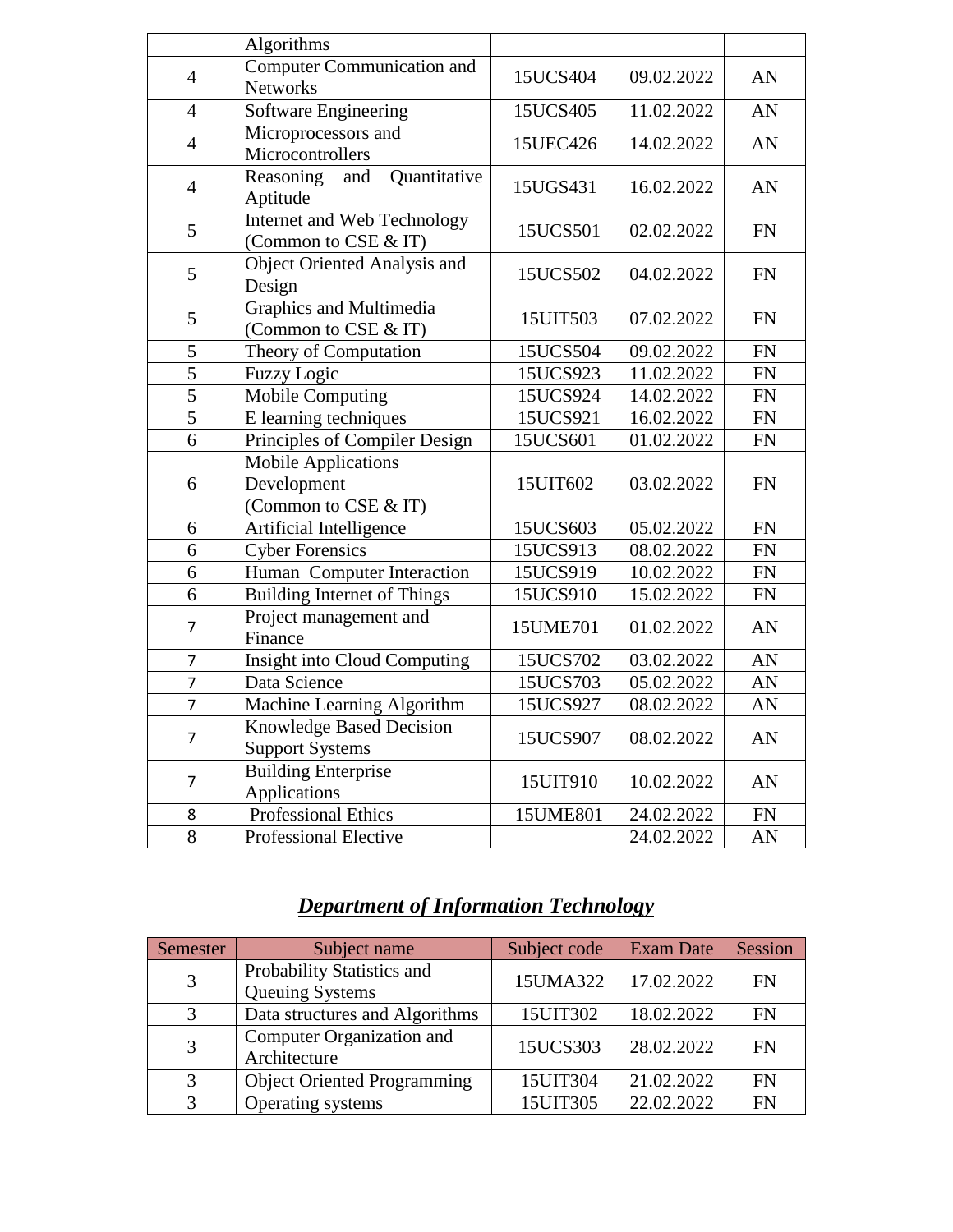| 3                   | Analog and Digital<br>Communication        | 15UIT306 | 2302.2022  | <b>FN</b> |
|---------------------|--------------------------------------------|----------|------------|-----------|
| $\overline{4}$      | <b>Discrete Mathematics</b>                | 15UMA421 | 02.02.2022 | AN        |
| $\overline{4}$      |                                            | 15UCS402 | 04.02.2022 | AN        |
|                     | Java Programming<br>Introduction to Human  |          |            |           |
| $\overline{4}$      | <b>Computer Interaction</b>                | 15UIT403 | 07.02.2022 | AN        |
| $\overline{4}$      | Software Engineering                       | 15UIT404 | 09.02.2022 | AN        |
|                     | Methodologies                              | 15UIT405 |            |           |
| 4<br>$\overline{4}$ | <b>Database Management Systems</b>         |          | 11.02.2022 | AN        |
|                     | <b>Computer Networks</b>                   | 15UIT406 | 14.02.2022 | AN        |
| $\overline{4}$      | Reasoning and Quantitative<br>Aptitude     | 15UGS431 | 16.02.2022 | AN        |
| 5                   | Internet and web Technology                | 15UCS501 | 02.02.2022 | <b>FN</b> |
| 5                   | Data Warehousing and Data<br>Mining        | 15UIT502 | 04.02.2022 | <b>FN</b> |
| 5                   | Graphics and Multimedia                    | 15UIT503 | 07.02.2022 | <b>FN</b> |
| 5                   | Analysis and Design of<br>Algorithm        | 15UIT504 | 09.02.2022 | <b>FN</b> |
| 5                   | <b>Agile Software Development</b>          | 15UIT924 | 11.02.2022 | <b>FN</b> |
| 6                   | Cryptography and Network<br>Security       | 15UIT601 | 01.02.2022 | <b>FN</b> |
| 6                   | <b>Mobile Applications</b><br>Development  | 15UIT602 | 03.02.2022 | <b>FN</b> |
| 6                   | <b>Compiler Design</b>                     | 15UIT603 | 05.02.2022 | <b>FN</b> |
| 6                   | Programming with Python                    | 15UIT930 | 08.02.2022 | <b>FN</b> |
| 6                   | Data Analytics                             | 15UIT914 | 10.02.2022 | <b>FN</b> |
| 6                   | <b>Software Testing</b>                    | 15UIT911 | 15.02.2022 | <b>FN</b> |
| $\overline{7}$      | Project Management and<br>Finance          | 15UME701 | 01.02.2022 | AN        |
| $\overline{7}$      | Insight into Cloud Computing               | 15UCS702 | 03.02.2022 | AN        |
| $\overline{7}$      | <b>Fundamentals of Image</b><br>Processing | 15UIT703 | 05.02.2022 | AN        |
| 7                   | <b>Building Enterprise</b><br>Applications | 15UIT910 | 10.02.2022 | AN        |
| $\overline{7}$      | <b>Smart Manufacturing</b>                 | 15UGM951 | 08.02.2022 | AN        |
| $\overline{7}$      | Automation in Agriculture                  | 15UGM952 | 08.02.2022 | AN        |
| 8                   | Professional Ethics                        | 15UME801 | 24.02.2022 | <b>FN</b> |
| 8                   | Professional Elective                      |          | 24.02.2022 | AN        |

# *Department of Chemical Engineering*

| Semester | Subject name                                                   | Subject code | <b>Exam Date</b> | Session   |
|----------|----------------------------------------------------------------|--------------|------------------|-----------|
| 3        | <b>Transforms and Partial</b><br><b>Differential Equations</b> | 15UMA321     | 17.02.2022       | <b>FN</b> |
| 3        | Introduction to Chemical<br>Engineering                        | 15UCH301     | 18.02.2022       | <b>FN</b> |
| 3        | <b>Organic Chemistry</b>                                       | 15UCH302     | 28.02.2022       | <b>FN</b> |
| 3        | <b>Fluid Mechanics for Chemical</b>                            | 15UCH303     | 21.02.2022       | <b>FN</b> |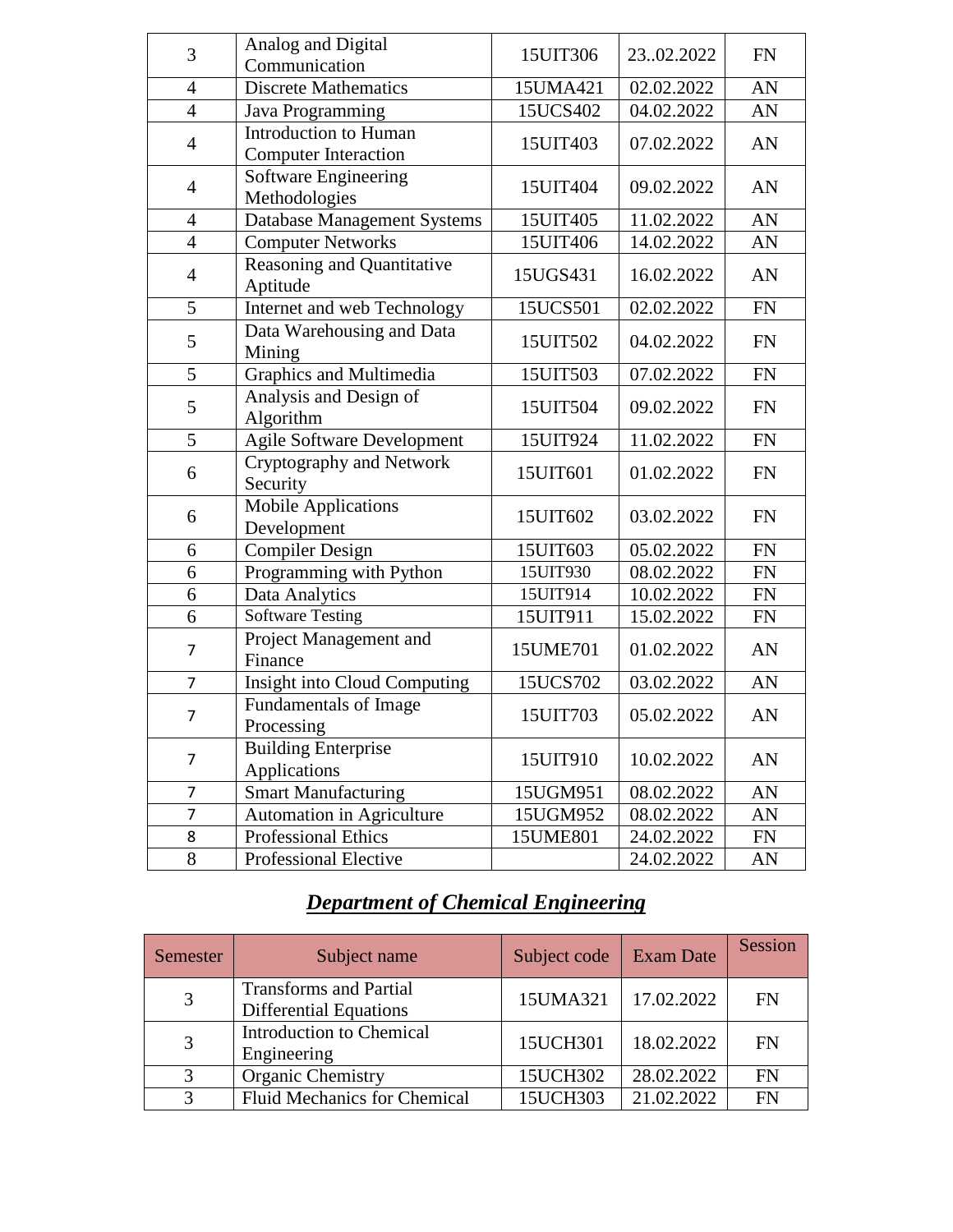|                | Engineering                                            |          |            |            |  |
|----------------|--------------------------------------------------------|----------|------------|------------|--|
| $\overline{3}$ | <b>Chemical Process Industries-I</b>                   | 15UCH304 | 22.02.2022 | <b>FN</b>  |  |
|                | <b>Electrical Drives and Control for</b>               |          |            |            |  |
| 3              |                                                        | 15UEE324 | 2302.2022  | <b>FN</b>  |  |
|                | <b>Chemical Engineering</b>                            |          |            |            |  |
| $\overline{4}$ | <b>Numerical Methods</b>                               | 15UMA422 | 02.02.2022 | AN         |  |
| $\overline{4}$ | Chemical<br>Engineering                                | 15UCH401 | 04.02.2022 | AN         |  |
|                | Thermodynamics-I                                       |          |            |            |  |
| $\overline{4}$ | <b>Chemical Process Calculations</b>                   | 15UCH402 | 07.02.2022 | AN         |  |
| $\overline{4}$ | <b>Mechanical Operations</b>                           | 15UCH403 | 09.02.2022 | AN         |  |
| $\overline{4}$ | Physical Chemistry                                     | 15UCH404 | 11.02.2022 | AN         |  |
| $\overline{4}$ | Chemical Process Industries - II                       | 15UCH405 | 14.02.2022 | AN         |  |
| $\overline{4}$ | Quantitative<br>Reasoning<br>and<br>Aptitude           | 15UGS431 | 16.02.2022 | AN         |  |
| 5              | <b>Chemical Engineering</b><br>Thermodynamics-II       | 15UCH501 | 02.02.2022 | <b>FN</b>  |  |
| 5              | Mass Transfer- I                                       | 15UCH502 | 04.02.2022 | ${\rm FN}$ |  |
| $\overline{5}$ | Heat transfer                                          | 15UCH503 | 07.02.2022 | ${\rm FN}$ |  |
| 5              | <b>Instrumental Methods of</b><br>Analysis             | 15UCH504 | 09.02.2022 | <b>FN</b>  |  |
| 5              | Petroleum Refinery Engineering                         | 15UCH903 | 11.02.2022 | FN         |  |
| $\overline{5}$ | <b>Bio Chemical Engineering</b>                        | 15UCH909 | 14.02.2022 | FN         |  |
| 6              | <b>Mass Transfer-II</b>                                | 15UCH601 | 01.02.2022 | FN         |  |
| 6              | <b>Chemical Reaction Engineering-I</b>                 | 15UCH602 | 03.02.2022 | FN         |  |
| 6              | Process Instrumentation<br><b>Dynamics and Control</b> | 15UCH603 | 05.02.2022 | <b>FN</b>  |  |
| 6              | Food science technology                                | 15UCH901 | 08.02.2022 | <b>FN</b>  |  |
| 6              | <b>Energy Engineering</b>                              | 15UCH910 | 10.02.2022 | FN         |  |
| $\overline{7}$ | <b>Transport Phenomena</b>                             | 15UCH701 | 01.02.2022 | AN         |  |
|                | <b>Chemical Engineering Process</b>                    |          |            |            |  |
| $\overline{7}$ | Economics and Industrial                               | 15UCH702 | 03.02.2022 | AN         |  |
|                | Management                                             |          |            |            |  |
|                | <b>Chemical Reaction Engineering-</b>                  |          |            |            |  |
| 7              | $\mathbf{I}$                                           | 15UCH703 | 05.02.2022 | AN         |  |
| $\overline{7}$ | <b>Chemical Process Plant Safety</b>                   | 15UCH923 | 08.02.2022 | AN         |  |
| 8              | <b>Professional Ethics</b>                             | 15UME801 | 24.02.2022 | ${\rm FN}$ |  |
| 8              | Professional Elective                                  |          | 24.02.2022 | AN         |  |

## *Department of Biomedical Engineering*

| Semester      | Subject name                                                  | Subject code | <b>Exam Date</b> | Session   |
|---------------|---------------------------------------------------------------|--------------|------------------|-----------|
| 3             | <b>Transform and Partial</b><br><b>Differential Equations</b> | 15UMA321     | 17.02.2022       | <b>FN</b> |
| 3             | Human Anatomy and<br>Physiology                               | 15UBM302     | 18.02.2022       | <b>FN</b> |
| 3             | Biochemistry                                                  | 15UBM303     | 28.02.2022       | <b>FN</b> |
| $\mathcal{R}$ | <b>Biomedical Instruments</b>                                 | 15UBM304     | 21.02.2022       | <b>FN</b> |
| 3             | Semiconductor Devices and<br>Circuits                         | 15UBM305     | 22.02.2022       | <b>FN</b> |
| $\mathcal{R}$ | <b>Object Oriented Programming</b>                            | 15UIT327     | 2302.2022        | <b>FN</b> |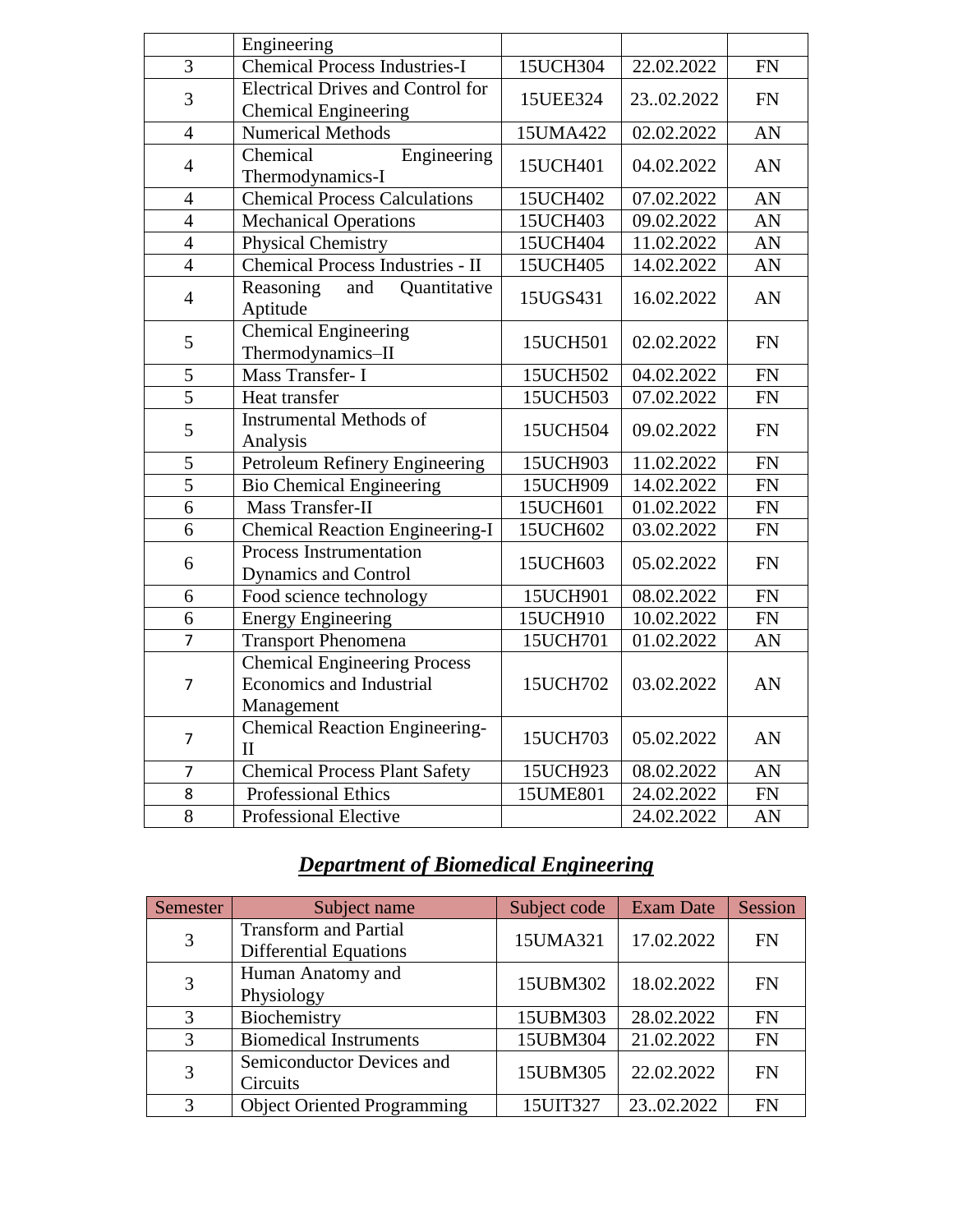|                | and Data Structures                               |                        |            |           |  |
|----------------|---------------------------------------------------|------------------------|------------|-----------|--|
|                | Probability and Random                            |                        |            |           |  |
| $\overline{4}$ | Processes                                         | 15UMA424               | 02.02.2022 | AN        |  |
| $\overline{4}$ | Analog and Digital Integrated<br>Circuits         | 15UBM401               | 04.02.2022 | AN        |  |
| $\overline{4}$ | <b>Medical Physics</b>                            | 15UBM403               | 07.02.2022 | AN        |  |
| $\overline{4}$ | Principles of Signals and<br><b>Systems</b>       | 15UBM404               | 09.02.2022 | AN        |  |
| $\overline{4}$ | Pathology and Microbiology                        | 15UBM405               | 11.02.2022 | AN        |  |
| $\overline{4}$ | Diagnostic and Therapeutic<br>Equipment's-I       | 15UBM406               | 14.02.2022 | AN        |  |
| $\overline{4}$ | Reasoning<br>Quantitative<br>and<br>Aptitude      | 15UGS431<br>16.02.2022 |            | AN        |  |
| 5              | Microprocessor and Controller                     | 15UBM501               | 02.02.2022 | <b>FN</b> |  |
| 5              | Diagnostic and Therapeutic<br>Equipment's -II     | 15UBM502               | 04.02.2022 | <b>FN</b> |  |
| 5              | <b>Bio Control System</b>                         |                        | 07.02.2022 | <b>FN</b> |  |
| 5              | Principles of Digital Signal<br>Processing        | 15UBM504               | 09.02.2022 | <b>FN</b> |  |
| 5              | <b>Clinical Engineering</b>                       | 15UBM902               | 11.02.2022 | <b>FN</b> |  |
| $\overline{5}$ | <b>Forensic Science</b>                           | 15UBM904               | 14.02.2022 | <b>FN</b> |  |
| 6              | Medical Imaging Equipment's                       | 15UBM601               | 01.02.2022 | <b>FN</b> |  |
| 6              | <b>Image Processing Techniques</b>                | 15UBM602               | 03.02.2022 | FN        |  |
| 6              | <b>Biomechanics</b>                               | 15UBM603               | 05.02.2022 | FN        |  |
| 6              | <b>Biomaterials</b>                               | 15UBM908               | 08.02.2022 | <b>FN</b> |  |
| 6              | Nuclear Medicine                                  | 15UBM906               | 10.02.2022 | FN        |  |
| 6              | Telemedicine                                      | 15UBM914               | 14.02.2022 | FN        |  |
| 7              | <b>Hospital Management</b>                        | 15UBM701               | 01.02.2022 | AN        |  |
| $\overline{7}$ | <b>Human Assist Devices</b>                       | 15UBM702               | 03.02.2022 | AN        |  |
| 7              | <b>Neural Networks and Pattern</b><br>Recognition | 15UBM703               | 05.02.2022 | AN        |  |
| 7              | <b>Medical optics</b>                             | 15UBM909               | 08.02.2022 | AN        |  |
| $\overline{7}$ | Telemedicine                                      | 15UBM914               | 10.02.2022 | AN        |  |
| $\overline{7}$ | <b>Rehabilitation Engineering</b>                 | 15UBM915               | 10.02.2022 | AN        |  |
| 7              | <b>Cancer Biology</b>                             | 15UBM920               | 10.02.2022 | AN        |  |
| 8              | <b>Professional Ethics</b>                        | 15UME801               | 24.02.2022 | <b>FN</b> |  |
| 8              | Professional Elective                             |                        | 24.02.2022 | AN        |  |

# *Department of Agriculture Engineering*

| Semester | Subject name                                                  | Subject code | <b>Exam Date</b> | Session   |
|----------|---------------------------------------------------------------|--------------|------------------|-----------|
| 3        | <b>Transform and Partial</b><br><b>Differential Equations</b> | 15UMA321     | 17.02.2022       | FN        |
| 3        | Unit Operations in Agricultural<br>Processing                 | 15UAG302     | 18.02.2022       | <b>FN</b> |
| 3        | <b>Fundamentals of Engineering</b><br>Mechanics               | 15UAG303     | 28.02.2022       | FN        |
|          | Fluid Mechanics and                                           | 15UAG304     | 21.02.2022       | FN        |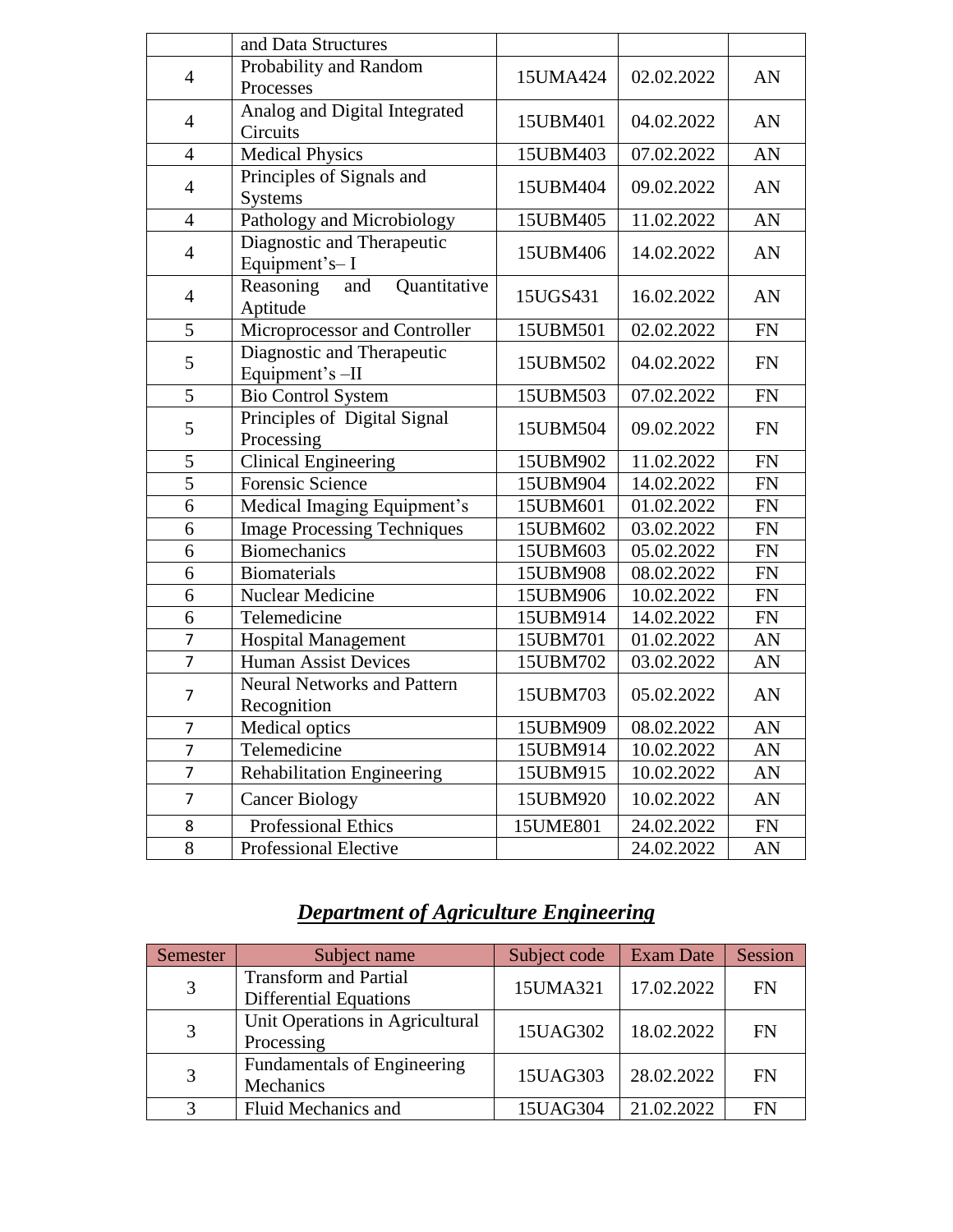|                | Hydraulics                                                  |          |            |           |  |
|----------------|-------------------------------------------------------------|----------|------------|-----------|--|
| 3              | Fundamentals of Theory of                                   | 15UAG305 | 22.02.2022 | <b>FN</b> |  |
|                | <b>Machines</b>                                             |          |            |           |  |
| 3              | Principles and Practices of Crop                            | 15UAG306 | 2302.2022  | <b>FN</b> |  |
|                | Production                                                  |          |            |           |  |
| 4              | Probability and Statistics                                  | 15UMA425 | 02.02.2022 | AN        |  |
| $\overline{4}$ | Post Harvest Technology                                     | 15UAG402 | 04.02.2022 | AN        |  |
| $\overline{4}$ | <b>Farm Tractors</b>                                        | 15UAG403 | 07.02.2022 | AN        |  |
| $\overline{4}$ | Soil and Water Conservation<br>Engineering                  | 15UAG404 | 09.02.2022 | AN        |  |
| $\overline{4}$ | Fundamental of<br>Thermodynamics                            | 15UAG405 | 11.02.2022 | AN        |  |
| $\overline{4}$ | <b>Surveying for Agriculture</b>                            | 15UAG406 | 14.02.2022 | AN        |  |
|                | Quantitative<br>Reasoning<br>and                            |          |            |           |  |
| $\overline{4}$ | Aptitude                                                    | 15UGS431 | 16.02.2022 | AN        |  |
| 5              | <b>Irrigation and Drainage</b>                              | 15UAG501 | 02.02.2022 | <b>FN</b> |  |
| 5              | Engineering<br>Tillage and Sowing Implements                |          | 04.02.2022 | <b>FN</b> |  |
|                | <b>Plant Protection and Harvesting</b>                      | 15UAG502 |            |           |  |
| 5              | Equipment's                                                 | 15UAG503 | 07.02.2022 | <b>FN</b> |  |
| 5              | Heat and Mass Transfer for<br><b>Agricultural Engineers</b> | 15UAG504 | 09.02.2022 | <b>FN</b> |  |
|                | Refrigeration and Air                                       |          |            |           |  |
| 5              | conditioning for Agriculture                                | 15UAG901 | 11.02.2022 | <b>FN</b> |  |
| 5              | <b>Storage and Packing</b>                                  | 15UAG902 | 14.02.2022 | <b>FN</b> |  |
|                | Technology                                                  |          |            |           |  |
| 6              | Solar and Wind Energy                                       | 15UAG601 | 01.02.2022 | <b>FN</b> |  |
|                | Engineering                                                 |          |            |           |  |
| 6              | Hydrology and Water                                         | 15UAG602 | 03.02.2022 | <b>FN</b> |  |
|                | <b>Resources Engineering</b>                                |          |            |           |  |
| 6              | Design of Agricultural                                      | 15UAG603 | 05.02.2022 | <b>FN</b> |  |
|                | Machinery                                                   |          |            |           |  |
| 6              | Micro Irrigation                                            | 15UAG905 | 08.02.2022 | <b>FN</b> |  |
| 6              | Fruits and Vegetables Processing                            | 15UAG909 | 10.02.2022 | <b>FN</b> |  |
| 7              | <b>Bio-Energy Resource</b><br>Technology                    |          | 01.02.2022 | AN        |  |
| 7              | Dairy and Food Engineering                                  | 15UAG702 | 03.02.2022 | AN        |  |
| 7              | Farm Management and Finance                                 | 15UAG703 | 05.02.2022 | AN        |  |
| 7              | Watershed Management                                        | 15UAG904 | 08.02.2022 | AN        |  |
| 8              | Professional Ethics                                         | 15UME801 | 24.02.2022 | FN        |  |
| 8              | Professional Elective                                       |          | 24.02.2022 | AN        |  |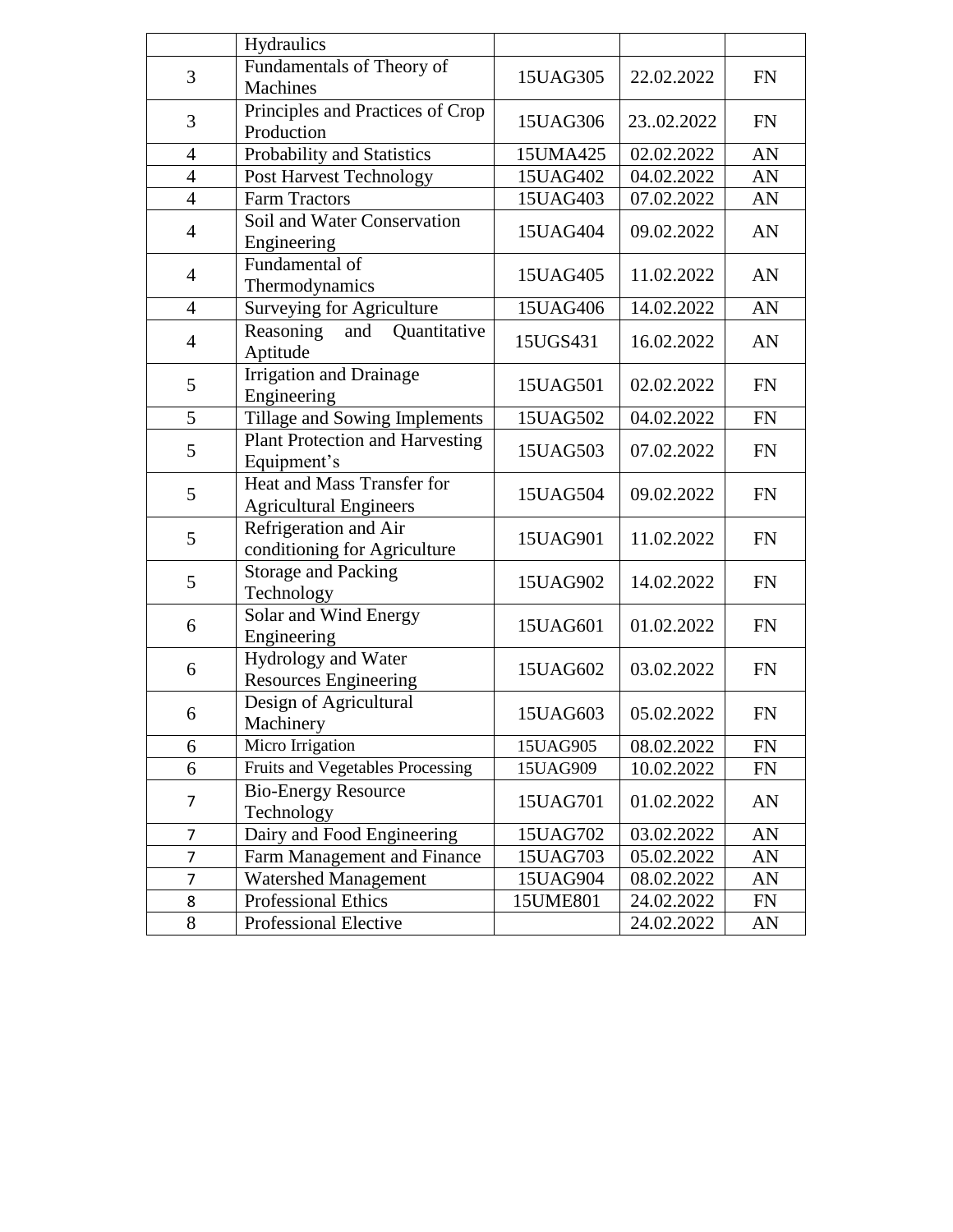# **Open Elective Courses**

| <b>SEM</b> | <b>SUBJECT</b><br><b>CODE</b> | <b>SUBJECT NAME</b>                                  | <b>DATE</b> | <b>SESSION</b> |
|------------|-------------------------------|------------------------------------------------------|-------------|----------------|
| 6/7/8      | 15UAG973                      | <b>Fundamentals of Horticulture</b>                  | 12.02.2022  | AN             |
| 6/7/8      | 15UAG974                      | Organic Farming technology                           | 12.02.2022  | AN             |
| 6/7/8      | 15UAG976                      | Seed Production Technology                           | 12.02.2022  | AN             |
| 6/7/8      | 15UBM951                      | <b>Biomedical Instrumentation Systems</b>            | 12.02.2022  | AN             |
| 6/7/8      | 15UBM952                      | <b>Computer Applications in Medicine</b>             | 12.02.2022  | AN             |
| 6/7/8      | 15UBM953                      | Forensic science in health care                      | 12.02.2022  | AN             |
| 6/7/8      | 15UCE971                      | Remote Sensing and GIS                               | 12.02.2022  | AN             |
| 6/7/8      | 15UCE972                      | Air Pollution and Control Engineering                | 12.02.2022  | AN             |
| 6/7/8      | 15UCE973                      | <b>Environmental and Social Impact</b><br>Assessment | 12.02.2022  | AN             |
| 6/7/8      | 15UCE974                      | Disaster Management                                  | 12.02.2022  | AN             |
| 6/7/8      | 15UCE975                      | <b>Environmental Science and Engineering</b>         | 12.02.2022  | AN             |
| 6/7/8      | 15UCH951                      | Corrosion science and Engineering                    | 12.02.2022  | AN             |
| 6/7/8      | 15UCS971                      | Programming with C++                                 | 12.02.2022  | AN             |
| 6/7/8      | 15UCS972                      | Programming with Java                                | 12.02.2022  | AN             |
| 6/7/8      | 15UCS976                      | <b>Internet of Things</b>                            | 12.02.2022  | AN             |
| 6/7/8      | 15UEC971                      | <b>Consumer Electronics</b>                          | 12.02.2022  | AN             |
| 6/7/8      | 15UEC976                      | <b>Sensors and Actuators</b>                         | 12.02.2022  | AN             |
| 6/7/8      | 15UEE971                      | Non Conventional Energy Sources and<br>Applications  | 12.02.2022  | AN             |
| 6/7/8      | 15UEE972                      | Electric and Hybrid Vehicles                         | 12.02.2022  | AN             |
| 6/7/8      | 15UEE973                      | <b>Solar Power Plants</b>                            | 12.02.2022  | AN             |
| 6/7/8      | 15UEE974                      | <b>MEMS</b>                                          | 12.02.2022  | AN             |
| 6/7/8      | 15UEE975                      | Principles of Robotics                               | 12.02.2022  | AN             |
| 6/7/8      | 15UEE976                      | <b>Applied Soft Computing</b>                        | 12.02.2022  | AN             |
| 6/7/8      | 15UEN951                      | Speak better, Write better                           | 12.02.2022  | AN             |
| 6/7/8      | 15UEN952                      | <b>English for Competitive Exam</b>                  | 12.02.2022  | AN             |
| 6/7/8      | 15UFR971                      | French for Engineers                                 | 12.02.2022  | AN             |
| 6/7/8      | 15UGR972                      | German for Engineers                                 | 12.02.2022  | AN             |
| 6/7/8      | 15UGR973                      | <b>Advanced German for Engineers</b>                 | 12.02.2022  | AN             |
| 6/7/8      | 15UIT971                      | PC Trouble shooting                                  | 12.02.2022  | AN             |
| 6/7/8      | 15UIT972                      | <b>Social Networks</b>                               | 12.02.2022  | AN             |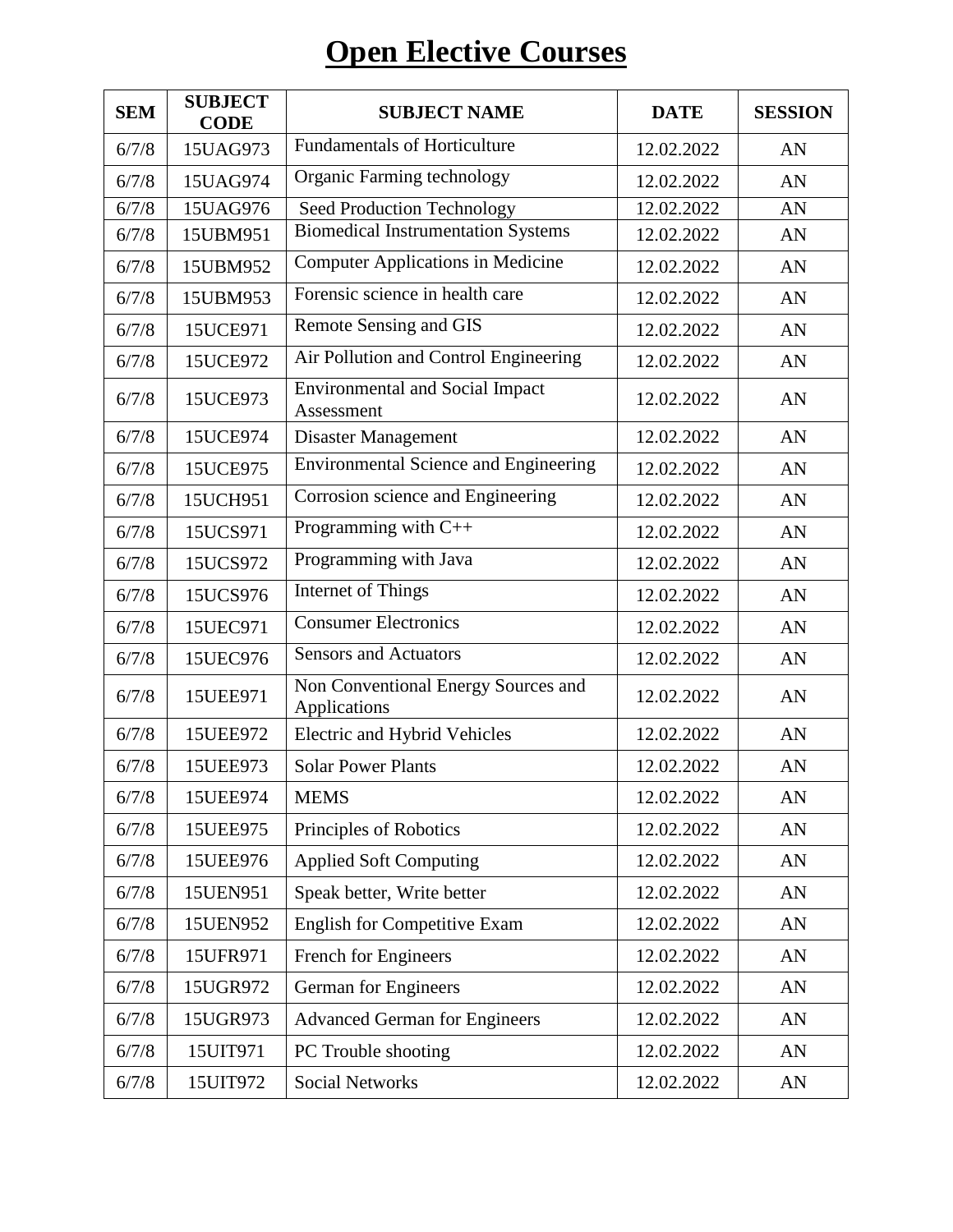| 6/7/8 | 15UIT974 | <b>Animation Technology</b>                   | 12.02.2022 | AN |
|-------|----------|-----------------------------------------------|------------|----|
| 6/7/8 | 15UIT978 | <b>Website Designing</b>                      | 12.02.2022 | AN |
| 6/7/8 | 15UGS751 | Elements of Machine Learning for<br>Engineers | 12.02.2022 | AN |
| 6/7/8 | 15UJN973 | Japanese for Engineers                        | 12.02.2022 | AN |
| 6/7/8 | 15UME971 | <b>Industrial Psychology and Work Ethics</b>  | 12.02.2022 | AN |
| 6/7/8 | 15UME972 | <b>Industrial Safety and Engineering</b>      | 12.02.2022 | AN |
| 6/7/8 | 15UME973 | Synthesis of nanomaterial                     | 12.02.2022 | AN |
| 6/7/8 | 15UME974 | Principles of Management                      | 12.02.2022 | AN |
| 6/7/8 | 15UME975 | <b>Total Quality Management</b>               | 12.02.2022 | AN |

### *ONE CREDIT COURSES*

| <b>SEM</b> | <b>SUBJECT</b><br><b>CODE</b> | <b>SUBJECT NAME</b>                           | <b>DATE</b> | <b>SESSION</b> |
|------------|-------------------------------|-----------------------------------------------|-------------|----------------|
| $\tau$     | 15UCE862                      | <b>Practical Aspects of Architecture</b>      | 17.02.2022  | <b>FN</b>      |
| 7          | 15UCE872                      | <b>Special Concretes</b>                      | 17.02.2022  | <b>FN</b>      |
| 7          | 15UCE873                      | <b>Health Monitoring of Structures</b>        | 17.02.2022  | <b>FN</b>      |
| 7          | 15UCE874                      | <b>Building Energy Audit</b>                  | 17.02.2022  | <b>FN</b>      |
| 7          | 15UCH867                      | <b>Enzymes for Environmental Applications</b> | 17.02.2022  | <b>FN</b>      |
| $\tau$     | 15UCH871                      | Membrane Technology                           | 17.02.2022  | <b>FN</b>      |
| 7          | 15UAG871                      | Solar PV System                               | 17.02.2022  | <b>FN</b>      |
| 7          | 15UBM869                      | Artificial Intelligence in Health Care        | 17.02.2022  | <b>FN</b>      |